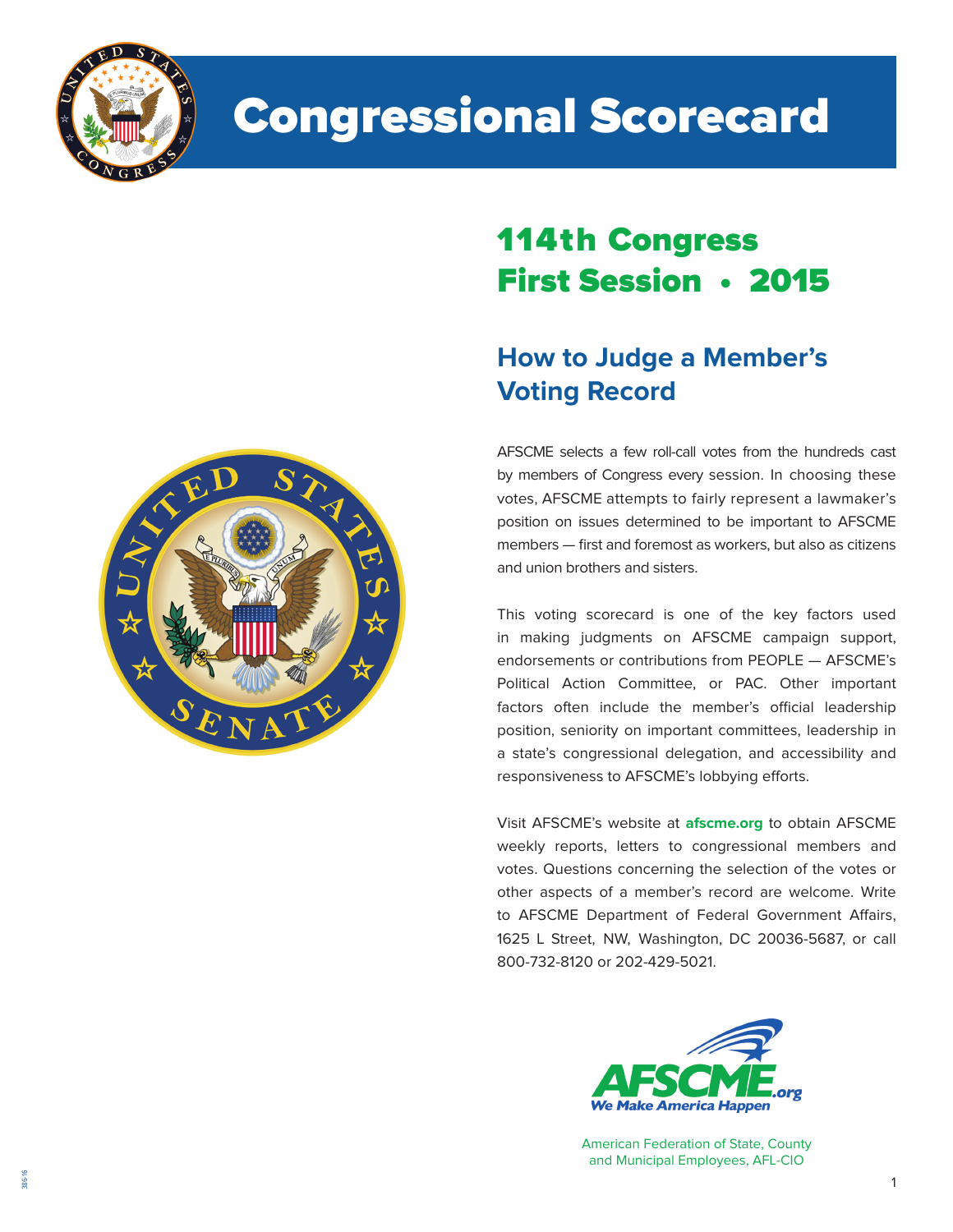#### 1. Prohibiting Case-by-Case Delays in Deportation

#### AFSCME Position: No

The bill (S. 534) would prohibit the Obama administration from exercising enforcement discretion to allow certain non-U.S. citizens to remain in the U.S. for at least three years, on a case-by-case basis. In addition, work permits could be granted for this period. The administration has sought to halt deportations of the parents of U.S. citizens and legal permanent residents. The motion to restrict the Obama administration required a supermajority of 60 votes. The motion was rejected on February 27 by a vote of 57-42.

#### 2. Nullifying Helpful Labor Rule

#### AFSCME Position: No

The National Labor Relations Board (NLRB) issued a regulation to help reduce delays in private-sector union elections and make them more transparent. Senate Joint Resolution 8 would nullify the NLRB regulation. The resolution was passed on March 4 by a vote of 53–46. Roll Call vote 67.

#### 3. Closing Corporate Tax Loopholes, Investing in Public Infrastructure

#### AFSCME Position: Yes

This proposed amendment to the Budget Resolution (S. Amdt. 323 to S. Con. Res. 11) would close corporate tax loopholes and invest the savings in job-creating infrastructure improvements. The amendment was rejected on March 24 by a vote of 45-52. Roll Call vote 78.

#### 4. Increasing Taxes on Millionaires, Making College More Affordable

#### AFSCME Position: Yes

This proposed amendment to the Budget Resolution (S. Amdt. 652 to S. Con. Res. 11) would increase taxes on millionaires and use the funds to reduce the interest rate on student loans. The amendment would make college more affordable for many middle- and low-income families. The amendment was rejected on March 25 by a vote of 46-53. Roll Call vote 86.

#### 5. Amendment to Protect Medicare from Budget Cuts

#### AFSCME Position: Yes

This proposed amendment to the Budget Resolution (S. Amdt. 601 to S. Con. Res. 11) would prevent harmful changes to Medicare, including increases in out-of-pocket costs for seniors and a loss of guaranteed benefits. The amendment was rejected on March 25 by a vote of 46-53. Roll Call vote 90.

#### 6. Federal Budget Cuts

#### AFSCME Position: No

The fiscal year 2016 Budget Resolution (S. Con. Res. 11) lays out budget priorities of the Senate Republican leadership. The proposal would eliminate the Affordable Care Act (ACA), slash funding to states for Medicaid, cut funding for Medicare and reduce spending for food stamps. This proposal would shrink federal investments in public health, education, transportation, law enforcement and other programs to the smallest percentages of federal spending on record. The resolution was approved on March 27 by a vote of 52-46. Roll Call vote 135.

#### 7. Trade Promotion Authority or Fast Track AFSCME Position: No

Trade Promotion Authority or Fast Track (H.R. 1314) provides that the Trans-Pacific Partnership and other trade agreements be considered under special "fast track" procedures, which prohibit Congress from amending a trade agreement. The bill passed on May 22 by a vote of 62-37. Roll Call vote 193.

#### 8. Funding for Public Services

#### AFSCME Position: Yes

This compromise spending bill (H.R. 2029) provides federal funding for a range of public services carried out by state and local governments, as well as the federal government. The bill provides modest increases in funding for a number of programs including health, education, transportation and law enforcement. The package also includes a renewal of the James Zadroga 911 Health and Compensation Act and delays the implementation of the 40 percent tax on workers' health benefits. The bill was passed on December 18 by a vote of 65-33. Roll Call vote 339.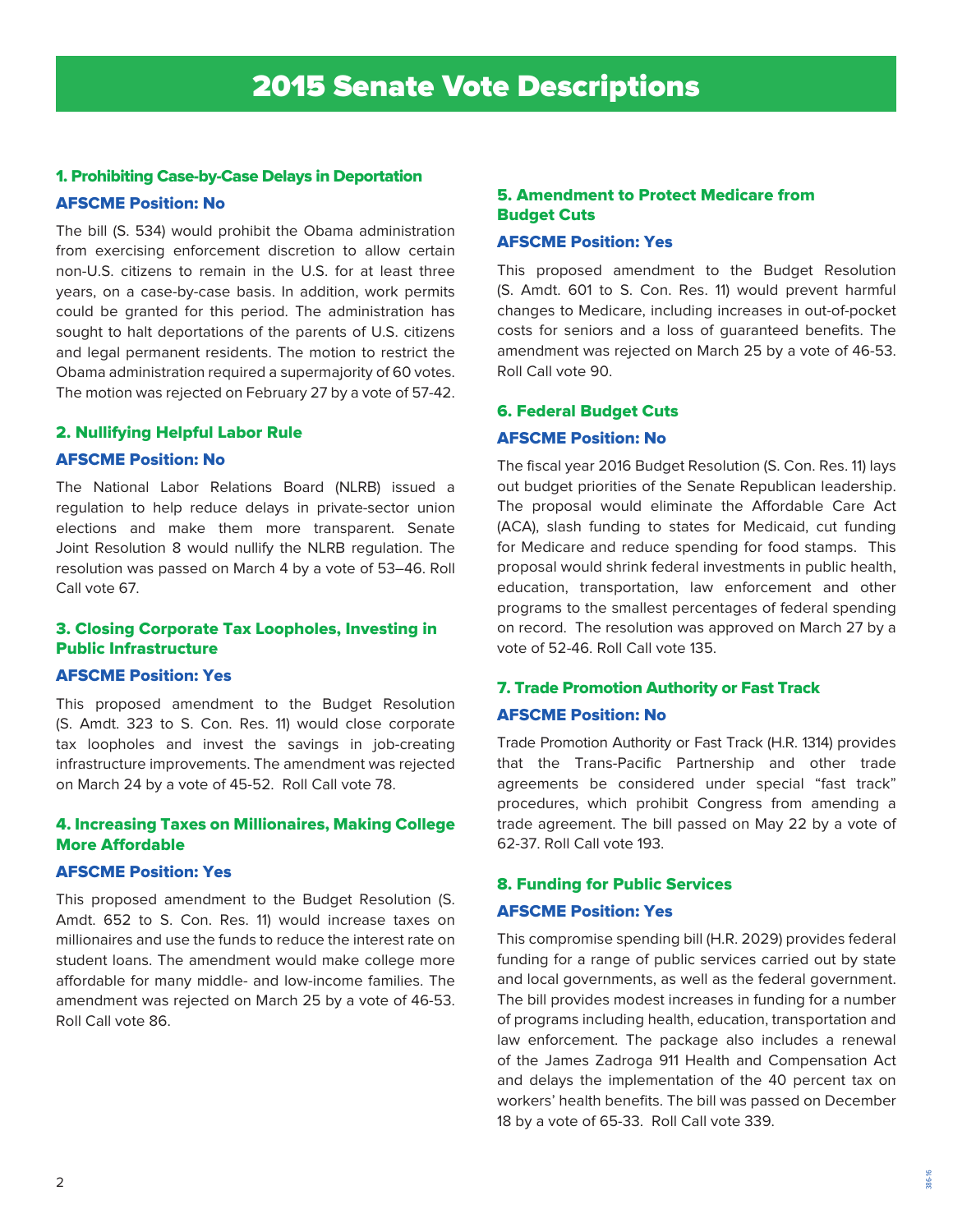|                        | Prohibiting Case-by-Case Delays in Deportation | Nullifying Helpful Labor Rule | Closing Corporate Tax Loopholes,<br>Investing in Public Infrastructure | Increasing Taxes on Millionaires, Making<br>College More Affordable | Amendment to Protect Medicare from<br><b>Budget Cuts</b> | Federal Budget Cuts       | Trade Promotion Authority or Fast Track | Funding for Public Services |                           |                | 2015<br><b>Votes</b>            | S <sub>2</sub> |
|------------------------|------------------------------------------------|-------------------------------|------------------------------------------------------------------------|---------------------------------------------------------------------|----------------------------------------------------------|---------------------------|-----------------------------------------|-----------------------------|---------------------------|----------------|---------------------------------|----------------|
| <b>Vote Number</b>     | 1                                              | $\overline{2}$                | 3                                                                      | 4                                                                   | 5                                                        | $6\phantom{1}6$           | $\overline{7}$                          | $\bf 8$                     | <b>Session</b><br>Support |                | <b>Career Cumulative Record</b> |                |
| <b>AFSCME Position</b> | N                                              | $\mathsf{N}$                  | Υ                                                                      | Y                                                                   | Y                                                        | N                         | N                                       | Y                           | Percent                   | <b>Right</b>   | Wrong                           | % Right        |
| <b>Alabama</b>         |                                                |                               |                                                                        |                                                                     |                                                          |                           |                                         |                             |                           |                |                                 |                |
| Sessions, J. (R)       | $\boldsymbol{\mathsf{x}}$                      | $\pmb{\mathsf{x}}$            | $\pmb{\mathsf{x}}$                                                     | $\pmb{\mathsf{x}}$                                                  | $\boldsymbol{\mathsf{x}}$                                | $\boldsymbol{x}$          | $\boldsymbol{\mathcal{U}}$              | $\boldsymbol{\mathsf{x}}$   | 13%                       | 5              | 145                             | 3%             |
| Shelby (R)             | $\boldsymbol{\mathsf{x}}$                      | $\pmb{\mathsf{X}}$            | $\pmb{\mathsf{x}}$                                                     | $\pmb{\mathsf{X}}$                                                  | $\boldsymbol{x}$                                         | $\boldsymbol{x}$          | $\boldsymbol{\mathcal{U}}$              | $\boldsymbol{\mathsf{x}}$   | 13%                       | 53             | 194                             | 21%            |
| <b>Alaska</b>          |                                                |                               |                                                                        |                                                                     |                                                          |                           |                                         |                             |                           |                |                                 |                |
| Murkowski (R)          | $\pmb{\times}$                                 | $\boldsymbol{\mathcal{U}}$    | $\pmb{\mathsf{x}}$                                                     | $\pmb{\mathsf{x}}$                                                  | $\pmb{\times}$                                           | $\pmb{\mathsf{X}}$        | $\pmb{\times}$                          | $\checkmark$                | 25%                       | 28             | 73                              | 27%            |
| Sullivan (R)           | $\boldsymbol{\mathsf{x}}$                      | $\pmb{\mathsf{x}}$            | $\pmb{\mathsf{x}}$                                                     | $\pmb{\mathsf{x}}$                                                  | $\boldsymbol{x}$                                         | $\boldsymbol{\mathsf{x}}$ | $\pmb{\times}$                          | $\boldsymbol{\mathsf{x}}$   | 0%                        | $\mathbf{O}$   | 8                               | 0%             |
| <b>Arizona</b>         |                                                |                               |                                                                        |                                                                     |                                                          |                           |                                         |                             |                           |                |                                 |                |
| Flake (R)              | $\pmb{\times}$                                 | $\pmb{\mathsf{x}}$            | $\pmb{\mathsf{x}}$                                                     | $\pmb{\mathsf{x}}$                                                  | $\boldsymbol{\mathsf{x}}$                                | $\boldsymbol{x}$          | ×                                       | ×                           | 0%                        | 10             | 111                             | 8%             |
| McCain (R)             | $\boldsymbol{\mathsf{x}}$                      | $\pmb{\mathsf{X}}$            | $\pmb{\mathsf{x}}$                                                     | $\pmb{\mathsf{X}}$                                                  | $\boldsymbol{x}$                                         | $\boldsymbol{x}$          | ×                                       | ×                           | 0%                        | 34             | 200                             | 15%            |
| <b>Arkansas</b>        |                                                |                               |                                                                        |                                                                     |                                                          |                           |                                         |                             |                           |                |                                 |                |
| Boozman (R)            | $\pmb{\times}$                                 | $\pmb{\mathsf{X}}$            | $\pmb{\mathsf{x}}$                                                     | $\pmb{\mathsf{x}}$                                                  | $\pmb{\times}$                                           | $\boldsymbol{x}$          | $\pmb{\times}$                          | $\boldsymbol{\mathsf{x}}$   | 0%                        | 4              | 107                             | 4%             |
| Cotton (R)             | $\boldsymbol{\mathsf{x}}$                      | $\pmb{\mathsf{x}}$            | $\pmb{\times}$                                                         | $\pmb{\mathsf{x}}$                                                  | ×                                                        | ×                         | ×                                       | $\boldsymbol{\mathsf{x}}$   | 0%                        | $\mathbf 0$    | 25                              | 0%             |
| <b>California</b>      |                                                |                               |                                                                        |                                                                     |                                                          |                           |                                         |                             |                           |                |                                 |                |
| Boxer (D)              | ?                                              | $\boldsymbol{\mathcal{U}}$    | V                                                                      | V                                                                   | $\checkmark$                                             | $\mathbf v$               | $\boldsymbol{\nu}$                      | $\ddot{?}$                  | 100%                      | 181            | $\overline{2}$                  | 99%            |
| Feinstein (D)          | ✔                                              | $\boldsymbol{\mathcal{U}}$    | V                                                                      | V                                                                   | $\checkmark$                                             | ?                         | X                                       | $\checkmark$                | 86%                       | 172            | 19                              | 90%            |
| <b>Colorado</b>        |                                                |                               |                                                                        |                                                                     |                                                          |                           |                                         |                             |                           |                |                                 |                |
| Bennet (D)             | V                                              | $\checkmark$                  | V                                                                      | V                                                                   | $\mathbf v$                                              | V                         | $\pmb{\times}$                          | $\checkmark$                | 88%                       | 51             | 3                               | 94%            |
| Gardner (R)            | $\boldsymbol{x}$                               | $\pmb{\mathsf{x}}$            | $\pmb{\mathsf{x}}$                                                     | $\pmb{\mathsf{x}}$                                                  | $\pmb{\times}$                                           | $\boldsymbol{\mathsf{x}}$ | $\pmb{\times}$                          | $\checkmark$                | 13%                       | $\overline{2}$ | 35                              | 5%             |
| <b>Connecticut</b>     |                                                |                               |                                                                        |                                                                     |                                                          |                           |                                         |                             |                           |                |                                 |                |
| <b>Blumenthal (D)</b>  | $\checkmark$                                   | $\mathbf v$                   | V                                                                      | $\mathbf v$                                                         | $\checkmark$                                             | $\mathbf v$               | $\mathbf v$                             | $\mathbf v$                 | 100%                      | 35             | $\mathsf{O}\xspace$             | 100%           |
| Murphy, C. (D)         | ✔                                              | $\boldsymbol{\mathcal{U}}$    | V                                                                      | V                                                                   | $\mathbf v$                                              | V                         | V                                       | $\checkmark$                | 100%                      | 70             | $\mathbf{1}$                    | 99%            |
| <b>Delaware</b>        |                                                |                               |                                                                        |                                                                     |                                                          |                           |                                         |                             |                           |                |                                 |                |
| Carper (D)             | V                                              | $\checkmark$                  | V                                                                      | $\mathbf v$                                                         | $\mathbf v$                                              | V                         | $\pmb{\times}$                          | $\checkmark$                | 88%                       | 184            | 41                              | 82%            |
| Coons (D)              | V                                              | $\overline{\mathbf{v}}$       | V                                                                      | V                                                                   | $\mathbf v$                                              | $\mathbf v$               | $\pmb{\mathsf{x}}$                      | $\checkmark$                | 88%                       | 37             | $\mathbf{1}$                    | 97%            |
| <b>Florida</b>         |                                                |                               |                                                                        |                                                                     |                                                          |                           |                                         |                             |                           |                |                                 |                |
| Nelson (D)             | V                                              | $\mathbf v$                   | V                                                                      | V                                                                   | $\mathbf v$                                              | $\mathbf v$               | $\pmb{\mathsf{x}}$                      | $\checkmark$                | 88%                       | 158            | 52                              | 75%            |
| Rubio (R)              | $\boldsymbol{x}$                               | $\pmb{\mathsf{x}}$            | $\pmb{\mathsf{x}}$                                                     | $\pmb{\times}$                                                      | $\pmb{\times}$                                           | $\pmb{\mathsf{x}}$        | $\pmb{\times}$                          | $\ddot{?}$                  | 0%                        | $\overline{2}$ | 31                              | 6%             |

Key: V voted with AFSCME's position; X voted against AFSCME's position; ? did not vote.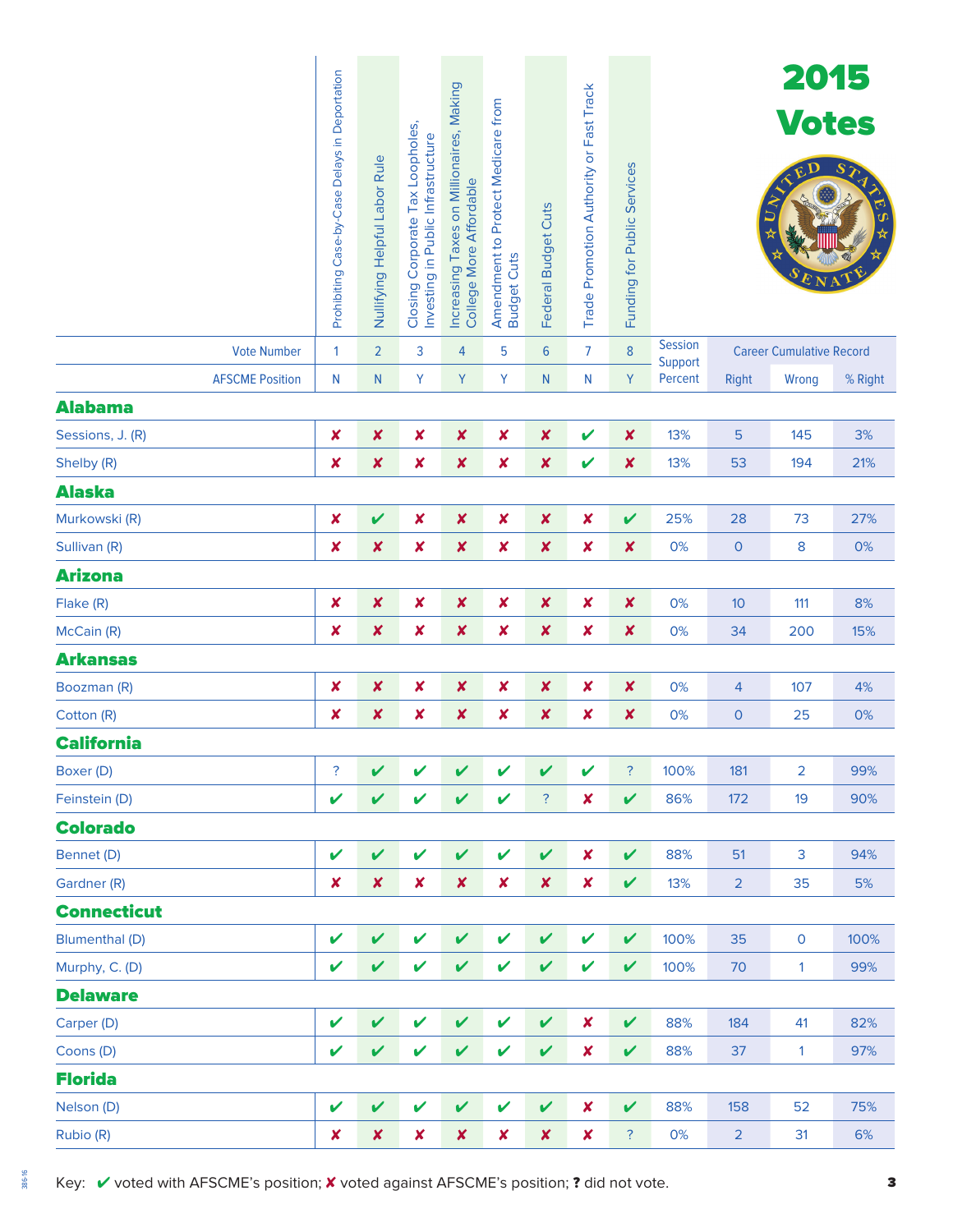| 2015<br><b>Votes</b><br>ED<br>STA<br><b>Vote Number</b> | Prohibiting Case-by-Case Delays in Deportation<br>1 | Nullifying Helpful Labor Rule<br>$\overline{2}$ | Closing Corporate Tax Loopholes,<br>Investing in Public Infrastructure<br>3 | Increasing Taxes on Millionaires, Making<br>College More Affordable<br>$\overline{4}$ | Amendment to Protect Medicare from<br><b>Budget Cuts</b><br>5 | Federal Budget Cuts<br>$6\phantom{1}$ | Trade Promotion Authority or Fast Track<br>7 | Funding for Public Services<br>$\boldsymbol{8}$ | <b>Session</b>     |                     | <b>Career Cumulative Record</b> |         |
|---------------------------------------------------------|-----------------------------------------------------|-------------------------------------------------|-----------------------------------------------------------------------------|---------------------------------------------------------------------------------------|---------------------------------------------------------------|---------------------------------------|----------------------------------------------|-------------------------------------------------|--------------------|---------------------|---------------------------------|---------|
| <b>AFSCME Position</b>                                  | $\mathsf{N}$                                        | N                                               | Y                                                                           | Y                                                                                     | Y                                                             | N                                     | N                                            | Y                                               | Support<br>Percent | <b>Right</b>        | Wrong                           | % Right |
| <b>Georgia</b>                                          |                                                     |                                                 |                                                                             |                                                                                       |                                                               |                                       |                                              |                                                 |                    |                     |                                 |         |
| Isakson (R)                                             | X                                                   | $\boldsymbol{x}$                                | X                                                                           | $\boldsymbol{\mathsf{x}}$                                                             | $\pmb{\times}$                                                | $\boldsymbol{\mathsf{x}}$             | $\boldsymbol{x}$                             | $\boldsymbol{\mathcal{U}}$                      | 13%                | 5                   | 125                             | 4%      |
| Perdue (R)                                              | ×                                                   | $\boldsymbol{x}$                                | X                                                                           | $\boldsymbol{\mathsf{x}}$                                                             | ×                                                             | $\boldsymbol{\mathsf{x}}$             | $\boldsymbol{x}$                             | $\boldsymbol{\mathcal{U}}$                      | 13%                | $\mathbf{1}$        | $\overline{7}$                  | 13%     |
| <b>Hawaii</b>                                           |                                                     |                                                 |                                                                             |                                                                                       |                                                               |                                       |                                              |                                                 |                    |                     |                                 |         |
| Hirono (D)                                              | $\checkmark$                                        | $\boldsymbol{\mathcal{U}}$                      | $\boldsymbol{\mathcal{U}}$                                                  | V                                                                                     | $\mathbf v$                                                   | V                                     | V                                            | $\mathbf v$                                     | 100%               | 71                  | $\mathbf 0$                     | 100%    |
| Schatz (D)                                              | V                                                   | V                                               | $\checkmark$                                                                | $\mathbf v$                                                                           | $\mathbf v$                                                   | V                                     | V                                            | V                                               | 100%               | 19                  | $\mathbf 0$                     | 100%    |
| <b>Idaho</b>                                            |                                                     |                                                 |                                                                             |                                                                                       |                                                               |                                       |                                              |                                                 |                    |                     |                                 |         |
| Crapo (R)                                               | ×                                                   | $\pmb{\mathsf{x}}$                              | X                                                                           | $\boldsymbol{\mathsf{x}}$                                                             | $\pmb{\times}$                                                | $\boldsymbol{\mathsf{x}}$             | $\boldsymbol{x}$                             | $\boldsymbol{x}$                                | 0%                 | 6                   | 179                             | 3%      |
| Risch (R)                                               | ×                                                   | $\boldsymbol{x}$                                | X                                                                           | $\boldsymbol{\mathsf{x}}$                                                             | $\pmb{\times}$                                                | $\boldsymbol{\mathsf{x}}$             | $\boldsymbol{x}$                             | $\boldsymbol{x}$                                | 0%                 | $\overline{0}$      | 53                              | 0%      |
| <b>Illinois</b>                                         |                                                     |                                                 |                                                                             |                                                                                       |                                                               |                                       |                                              |                                                 |                    |                     |                                 |         |
| Durbin (D)                                              | V                                                   | $\boldsymbol{\mathcal{U}}$                      | $\mathbf v$                                                                 | V                                                                                     | $\mathbf v$                                                   | V                                     | V                                            | $\mathbf v$                                     | 100%               | 298                 | 12                              | 96%     |
| Kirk (R)                                                | ×                                                   | $\boldsymbol{x}$                                | ?                                                                           | ×                                                                                     | ×                                                             | $\boldsymbol{\mathsf{x}}$             | $\boldsymbol{x}$                             | $\mathbf v$                                     | 14%                | 23                  | 89                              | 21%     |
| <b>Indiana</b>                                          |                                                     |                                                 |                                                                             |                                                                                       |                                                               |                                       |                                              |                                                 |                    |                     |                                 |         |
| Coats (R)                                               | $\boldsymbol{x}$                                    | $\boldsymbol{x}$                                | $\pmb{\times}$                                                              | $\boldsymbol{x}$                                                                      | $\pmb{\times}$                                                | $\boldsymbol{x}$                      | $\boldsymbol{x}$                             | $\mathbf v$                                     | 13%                | 19                  | 186                             | 9%      |
| Donnelly (D)                                            | $\boldsymbol{x}$                                    | $\ddot{?}$                                      | $\mathbf v$                                                                 | $\checkmark$                                                                          | $\mathbf v$                                                   | V                                     | V                                            | V                                               | 86%                | 61                  | 8                               | 88%     |
| <b>lowa</b>                                             |                                                     |                                                 |                                                                             |                                                                                       |                                                               |                                       |                                              |                                                 |                    |                     |                                 |         |
| Ernst (R)                                               | X                                                   | $\boldsymbol{x}$                                | $\pmb{\times}$                                                              | $\boldsymbol{x}$                                                                      | $\pmb{\times}$                                                | $\pmb{\times}$                        | $\pmb{\times}$                               | $\boldsymbol{x}$                                | 0%                 | $\mathsf{O}\xspace$ | 8                               | 0%      |
| Grassley (R)                                            | X                                                   | $\pmb{\mathsf{x}}$                              | $\pmb{\mathsf{x}}$                                                          | $\pmb{\mathsf{x}}$                                                                    | $\pmb{\times}$                                                | $\pmb{\times}$                        | $\boldsymbol{x}$                             | $\boldsymbol{x}$                                | 0%                 | 36                  | 330                             | 10%     |
| <b>Kansas</b>                                           |                                                     |                                                 |                                                                             |                                                                                       |                                                               |                                       |                                              |                                                 |                    |                     |                                 |         |
| Moran, Jerry (R)                                        | $\boldsymbol{x}$                                    | $\pmb{\times}$                                  | $\pmb{\mathsf{x}}$                                                          | $\boldsymbol{x}$                                                                      | $\pmb{\times}$                                                | $\pmb{\times}$                        | $\boldsymbol{x}$                             | $\pmb{\mathsf{x}}$                              | 0%                 | 15                  | 132                             | 10%     |
| Roberts (R)                                             | $\boldsymbol{x}$                                    | $\boldsymbol{x}$                                | $\pmb{\mathsf{x}}$                                                          | $\boldsymbol{x}$                                                                      | $\pmb{\times}$                                                | $\boldsymbol{x}$                      | $\pmb{\times}$                               | $\checkmark$                                    | 13%                | 10                  | 210                             | 5%      |
| <b>Kentucky</b>                                         |                                                     |                                                 |                                                                             |                                                                                       |                                                               |                                       |                                              |                                                 |                    |                     |                                 |         |
| McConnell (R)                                           | V                                                   | $\boldsymbol{x}$                                | $\pmb{\times}$                                                              | $\boldsymbol{x}$                                                                      | $\pmb{\times}$                                                | $\boldsymbol{x}$                      | $\pmb{\times}$                               | V                                               | 25%                | 21                  | 261                             | 7%      |
| Paul (R)                                                | ×                                                   | $\pmb{\mathsf{x}}$                              | $\pmb{\mathsf{x}}$                                                          | $\pmb{\mathsf{x}}$                                                                    | $\pmb{\times}$                                                | V                                     | V                                            | $\boldsymbol{x}$                                | 25%                | $\overline{5}$      | 30                              | 14%     |
| <b>Louisiana</b>                                        |                                                     |                                                 |                                                                             |                                                                                       |                                                               |                                       |                                              |                                                 |                    |                     |                                 |         |
| Cassidy (R)                                             | $\boldsymbol{x}$                                    | $\boldsymbol{x}$                                | $\pmb{\mathsf{x}}$                                                          | $\pmb{\mathsf{x}}$                                                                    | $\boldsymbol{x}$                                              | $\pmb{\times}$                        | $\boldsymbol{x}$                             | $\boldsymbol{x}$                                | 0%                 | $\mathsf{O}\xspace$ | 8                               | 0%      |
| Vitter (R)                                              | ×                                                   | $\pmb{\mathsf{x}}$                              | $\pmb{\mathsf{x}}$                                                          | $\pmb{\mathsf{x}}$                                                                    | $\pmb{\mathsf{x}}$                                            | $\pmb{\mathsf{x}}$                    | $\pmb{\mathsf{x}}$                           | $\pmb{\mathsf{x}}$                              | 0%                 | 3                   | 82                              | 4%      |

386-16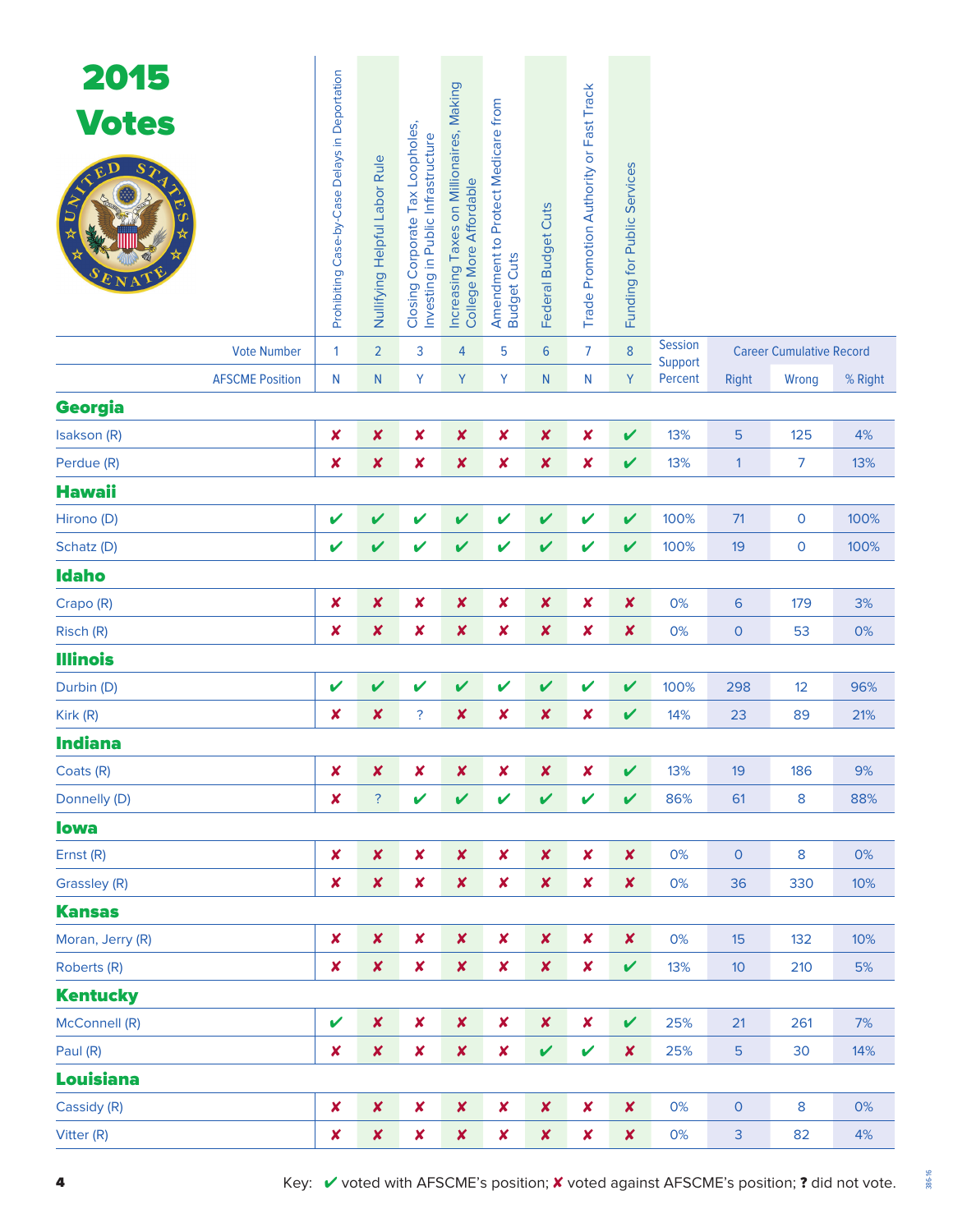| <b>Vote Number</b>     | Prohibiting Case-by-Case Delays in Deportation<br>1 | Nullifying Helpful Labor Rule<br>$\overline{2}$ | Closing Corporate Tax Loopholes,<br>Investing in Public Infrastructure<br>3 | Increasing Taxes on Millionaires, Making<br>College More Affordable<br>4 | Amendment to Protect Medicare from<br><b>Budget Cuts</b><br>5 | Federal Budget Cuts<br>$6\phantom{1}6$ | Trade Promotion Authority or Fast Track<br>$\overline{7}$ | Funding for Public Services<br>$\bf 8$ | <b>Session</b>     |                     | 2015<br><b>Votes</b><br><b>Career Cumulative Record</b> | $S_{\sum}$ |
|------------------------|-----------------------------------------------------|-------------------------------------------------|-----------------------------------------------------------------------------|--------------------------------------------------------------------------|---------------------------------------------------------------|----------------------------------------|-----------------------------------------------------------|----------------------------------------|--------------------|---------------------|---------------------------------------------------------|------------|
| <b>AFSCME Position</b> | N                                                   | N                                               | Y                                                                           | Y                                                                        | Y                                                             | $\mathsf{N}$                           | N                                                         | Y                                      | Support<br>Percent | <b>Right</b>        | Wrong                                                   | % Right    |
| <b>Maine</b>           |                                                     |                                                 |                                                                             |                                                                          |                                                               |                                        |                                                           |                                        |                    |                     |                                                         |            |
| Collins, S. (R)        | $\boldsymbol{\mathsf{x}}$                           | $\pmb{\mathsf{x}}$                              | $\pmb{\mathsf{x}}$                                                          | $\pmb{\mathsf{x}}$                                                       | V                                                             | $\boldsymbol{x}$                       | V                                                         | V                                      | 38%                | 59                  | 97                                                      | 38%        |
| King, A. (I)           | V                                                   | $\mathbf v$                                     | V                                                                           | $\mathbf v$                                                              | V                                                             | V                                      | V                                                         | $\boldsymbol{\mathcal{U}}$             | 100%               | 20                  | $\mathbf{1}$                                            | 95%        |
| <b>Maryland</b>        |                                                     |                                                 |                                                                             |                                                                          |                                                               |                                        |                                                           |                                        |                    |                     |                                                         |            |
| Cardin (D)             | V                                                   | $\checkmark$                                    | V                                                                           | $\mathbf v$                                                              | V                                                             | $\overline{\mathbf{v}}$                | $\boldsymbol{x}$                                          | V                                      | 88%                | 255                 | 11                                                      | 96%        |
| Mikulski (D)           | V                                                   | V                                               | V                                                                           | V                                                                        | $\mathbf v$                                                   | ?                                      | $\mathbf v$                                               | $\checkmark$                           | 100%               | 325                 | 13                                                      | 96%        |
| <b>Massachusetts</b>   |                                                     |                                                 |                                                                             |                                                                          |                                                               |                                        |                                                           |                                        |                    |                     |                                                         |            |
| Markey (D)             | V                                                   | V                                               | V                                                                           | V                                                                        | V                                                             | V                                      | V                                                         | $\boldsymbol{x}$                       | 88%                | 340                 | 11                                                      | 97%        |
| Warren (D)             | V                                                   | $\checkmark$                                    | V                                                                           | V                                                                        | V                                                             | V                                      | V                                                         | $\boldsymbol{\mathcal{U}}$             | 100%               | 22                  | $\mathbf 0$                                             | 100%       |
| <b>Michigan</b>        |                                                     |                                                 |                                                                             |                                                                          |                                                               |                                        |                                                           |                                        |                    |                     |                                                         |            |
| Peters, G. (D)         | V                                                   | $\checkmark$                                    | V                                                                           | V                                                                        | V                                                             | V                                      | V                                                         | V                                      | 100%               | 56                  | 3                                                       | 95%        |
| Stabenow (D)           | V                                                   | V                                               | V                                                                           | V                                                                        | V                                                             | V                                      | V                                                         | V                                      | 100%               | 150                 | $\overline{2}$                                          | 99%        |
| <b>Minnesota</b>       |                                                     |                                                 |                                                                             |                                                                          |                                                               |                                        |                                                           |                                        |                    |                     |                                                         |            |
| Franken (D)            | V                                                   | $\mathbf v$                                     | V                                                                           | V                                                                        | $\mathbf v$                                                   | $\checkmark$                           | $\mathbf v$                                               | $\checkmark$                           | 100%               | 47                  | $\mathbf 0$                                             | 100%       |
| Klobuchar (D)          | V                                                   | $\mathbf v$                                     | V                                                                           | V                                                                        | $\mathbf v$                                                   | V                                      | V                                                         | $\boldsymbol{\mathcal{U}}$             | 100%               | 70                  | $\mathsf{O}\xspace$                                     | 100%       |
| <b>Mississippi</b>     |                                                     |                                                 |                                                                             |                                                                          |                                                               |                                        |                                                           |                                        |                    |                     |                                                         |            |
| Cochran (R)            | $\pmb{\times}$                                      | $\pmb{\mathsf{x}}$                              | $\pmb{\mathsf{x}}$                                                          | $\pmb{\mathsf{x}}$                                                       | $\pmb{\times}$                                                | $\pmb{\mathsf{x}}$                     | $\pmb{\mathsf{x}}$                                        | $\checkmark$                           | 13%                | 47                  | 327                                                     | 13%        |
| Wicker (R)             | $\boldsymbol{\mathsf{x}}$                           | $\pmb{\mathsf{x}}$                              | $\pmb{\mathsf{x}}$                                                          | $\pmb{\mathsf{x}}$                                                       | $\pmb{\times}$                                                | $\pmb{\mathsf{x}}$                     | $\pmb{\mathsf{x}}$                                        | $\mathbf v$                            | 13%                | $\bf 8$             | 171                                                     | 4%         |
| <b>Missouri</b>        |                                                     |                                                 |                                                                             |                                                                          |                                                               |                                        |                                                           |                                        |                    |                     |                                                         |            |
| Blunt (R)              | $\boldsymbol{x}$                                    | $\pmb{\mathsf{x}}$                              | $\pmb{\mathsf{x}}$                                                          | $\boldsymbol{x}$                                                         | $\pmb{\times}$                                                | $\pmb{\mathsf{x}}$                     | $\pmb{\mathsf{x}}$                                        | $\mathbf v$                            | 13%                | $\overline{5}$      | 140                                                     | 3%         |
| McCaskill (D)          | $\boldsymbol{x}$                                    | $\mathbf v$                                     | V                                                                           | $\mathbf v$                                                              | $\mathbf v$                                                   | $\overline{\mathbf{v}}$                | $\pmb{\mathsf{x}}$                                        | $\boldsymbol{x}$                       | 63%                | 63                  | 4                                                       | 94%        |
| <b>Montana</b>         |                                                     |                                                 |                                                                             |                                                                          |                                                               |                                        |                                                           |                                        |                    |                     |                                                         |            |
| Daines (R)             | $\boldsymbol{x}$                                    | $\pmb{\mathsf{x}}$                              | $\pmb{\mathsf{x}}$                                                          | $\pmb{\mathsf{x}}$                                                       | $\pmb{\mathsf{x}}$                                            | $\pmb{\mathsf{x}}$                     | $\pmb{\mathsf{x}}$                                        | $\boldsymbol{x}$                       | 0%                 | $\mathbf{1}$        | 24                                                      | 4%         |
| Tester (D)             | V                                                   | $\mathbf v$                                     | V                                                                           | V                                                                        | $\mathbf v$                                                   | V                                      | V                                                         | $\boldsymbol{\mathsf{x}}$              | 88%                | 66                  | 4                                                       | 94%        |
| <b>Nebraska</b>        |                                                     |                                                 |                                                                             |                                                                          |                                                               |                                        |                                                           |                                        |                    |                     |                                                         |            |
| Fischer (R)            | $\boldsymbol{x}$                                    | $\pmb{\mathsf{x}}$                              | $\pmb{\mathsf{x}}$                                                          | $\pmb{\mathsf{x}}$                                                       | $\pmb{\mathsf{x}}$                                            | $\pmb{\mathsf{x}}$                     | $\pmb{\mathsf{x}}$                                        | $\boldsymbol{x}$                       | 0%                 | $\mathbf{1}$        | 21                                                      | 5%         |
| Sasse (R)              | $\boldsymbol{x}$                                    | $\pmb{\mathsf{x}}$                              | $\pmb{\mathsf{x}}$                                                          | $\pmb{\mathsf{x}}$                                                       | $\pmb{\mathsf{x}}$                                            | $\pmb{\mathsf{x}}$                     | $\pmb{\mathsf{x}}$                                        | $\pmb{\times}$                         | 0%                 | $\mathsf{O}\xspace$ | $\bf 8$                                                 | 0%         |

Key: V voted with AFSCME's position; X voted against AFSCME's position; ? did not vote.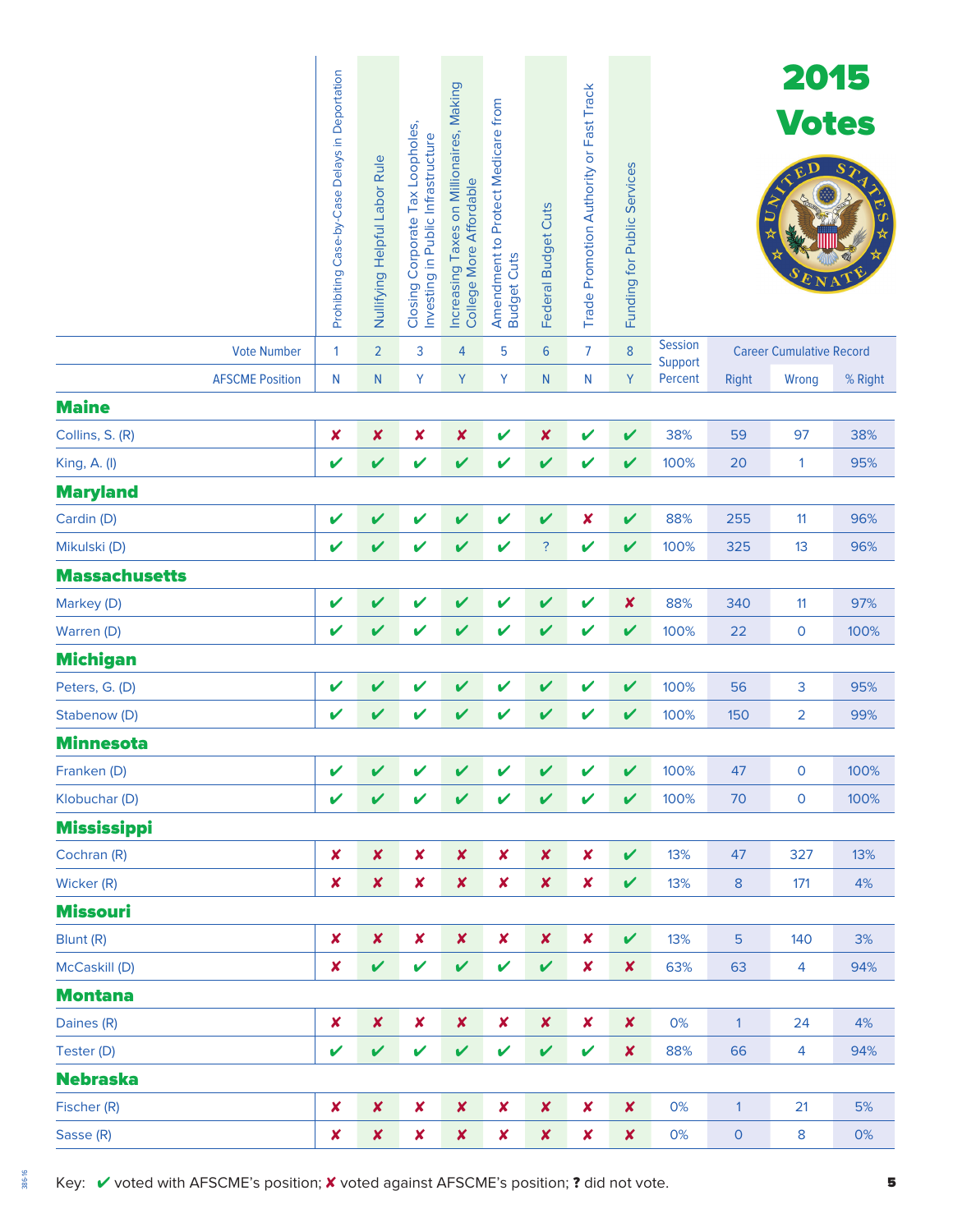| 2015<br><b>Votes</b><br>$S\chi$<br>ED<br><b>Vote Number</b> | Prohibiting Case-by-Case Delays in Deportation<br>$\mathbf{1}$ | Nullifying Helpful Labor Rule<br>$\overline{2}$ | Closing Corporate Tax Loopholes,<br>Investing in Public Infrastructure<br>3 | Increasing Taxes on Millionaires, Making<br>College More Affordable<br>$\overline{4}$ | Amendment to Protect Medicare from<br><b>Budget Cuts</b><br>5 | Federal Budget Cuts<br>$6\phantom{1}$ | Trade Promotion Authority or Fast Track<br>$\overline{7}$ | Funding for Public Services<br>8 | <b>Session</b>     |                 | <b>Career Cumulative Record</b> |         |
|-------------------------------------------------------------|----------------------------------------------------------------|-------------------------------------------------|-----------------------------------------------------------------------------|---------------------------------------------------------------------------------------|---------------------------------------------------------------|---------------------------------------|-----------------------------------------------------------|----------------------------------|--------------------|-----------------|---------------------------------|---------|
| <b>AFSCME Position</b>                                      | N                                                              | N                                               | Υ                                                                           | Y                                                                                     | Υ                                                             | N                                     | N                                                         | Y                                | Support<br>Percent | <b>Right</b>    | Wrong                           | % Right |
| <b>Nevada</b>                                               |                                                                |                                                 |                                                                             |                                                                                       |                                                               |                                       |                                                           |                                  |                    |                 |                                 |         |
| Heller (R)                                                  | X                                                              | X                                               | ×                                                                           | ×                                                                                     | V                                                             | $\boldsymbol{x}$                      | $\pmb{\times}$                                            | V                                | 25%                | 16              | 52                              | 24%     |
| Reid, H. (D)                                                | V                                                              | $\boldsymbol{\mathcal{U}}$                      | V                                                                           | $\mathbf v$                                                                           | V                                                             | V                                     | V                                                         | V                                | 100%               | 258             | 26                              | 91%     |
| <b>New Hampshire</b>                                        |                                                                |                                                 |                                                                             |                                                                                       |                                                               |                                       |                                                           |                                  |                    |                 |                                 |         |
| Ayotte (R)                                                  | ×                                                              | $\boldsymbol{x}$                                | $\pmb{\mathsf{x}}$                                                          | $\pmb{\times}$                                                                        | $\pmb{\mathsf{x}}$                                            | $\boldsymbol{x}$                      | $\pmb{\times}$                                            | V                                | 13%                | 6               | 28                              | 18%     |
| Shaheen (D)                                                 | V                                                              | V                                               | V                                                                           | $\mathbf v$                                                                           | V                                                             | V                                     | $\pmb{\times}$                                            | V                                | 88%                | 53              | 1                               | 98%     |
| <b>New Jersey</b>                                           |                                                                |                                                 |                                                                             |                                                                                       |                                                               |                                       |                                                           |                                  |                    |                 |                                 |         |
| Booker (D)                                                  | V                                                              | V                                               | V                                                                           | V                                                                                     | V                                                             | V                                     | V                                                         | V                                | 100%               | 17              | 0                               | 100%    |
| Menendez (D)                                                | V                                                              | V                                               | V                                                                           | $\mathbf v$                                                                           | V                                                             | V                                     | V                                                         | V                                | 100%               | 192             | 3                               | 98%     |
| <b>New Mexico</b>                                           |                                                                |                                                 |                                                                             |                                                                                       |                                                               |                                       |                                                           |                                  |                    |                 |                                 |         |
| Heinrich (D)                                                | V                                                              | V                                               | V                                                                           | $\mathbf v$                                                                           | V                                                             | V                                     | V                                                         | V                                | 100%               | 53              | 0                               | 100%    |
| Udall (D)                                                   | V                                                              | V                                               | V                                                                           | V                                                                                     | V                                                             | V                                     | V                                                         | V                                | 100%               | 135             | 0                               | 100%    |
| <b>New York</b>                                             |                                                                |                                                 |                                                                             |                                                                                       |                                                               |                                       |                                                           |                                  |                    |                 |                                 |         |
| Gillibrand (D)                                              | V                                                              | $\boldsymbol{\mathcal{U}}$                      | V                                                                           | $\checkmark$                                                                          | V                                                             | $\mathbf v$                           | V                                                         | V                                | 100%               | 70              | $\mathbf 0$                     | 100%    |
| Schumer (D)                                                 | V                                                              | $\boldsymbol{\mathcal{U}}$                      | V                                                                           | $\mathbf v$                                                                           | V                                                             | V                                     | V                                                         | V                                | 100%               | 293             | 10                              | 97%     |
| <b>North Carolina</b>                                       |                                                                |                                                 |                                                                             |                                                                                       |                                                               |                                       |                                                           |                                  |                    |                 |                                 |         |
| Burr (R)                                                    | X                                                              | $\boldsymbol{x}$                                | $\pmb{\times}$                                                              | $\pmb{\times}$                                                                        | $\boldsymbol{x}$                                              | $\pmb{\times}$                        | $\pmb{\times}$                                            | $\boldsymbol{x}$                 | 0%                 | 11              | 165                             | 6%      |
| Tillis (R)                                                  | X                                                              | $\boldsymbol{x}$                                | $\pmb{\times}$                                                              | $\pmb{\times}$                                                                        | $\boldsymbol{x}$                                              | $\boldsymbol{x}$                      | $\pmb{\times}$                                            | V                                | 13%                | $\mathbf{1}$    | $\overline{7}$                  | 13%     |
| <b>North Dakota</b>                                         |                                                                |                                                 |                                                                             |                                                                                       |                                                               |                                       |                                                           |                                  |                    |                 |                                 |         |
| Heitkamp (D)                                                | $\pmb{\times}$                                                 | $\checkmark$                                    | $\checkmark$                                                                | $\checkmark$                                                                          | V                                                             | $\mathbf v$                           | ×                                                         | $\mathbf v$                      | 75%                | 20              | $\overline{2}$                  | 91%     |
| Hoeven (R)                                                  | ×                                                              | $\boldsymbol{x}$                                | $\boldsymbol{x}$                                                            | $\pmb{\times}$                                                                        | $\pmb{\times}$                                                | $\boldsymbol{x}$                      | $\pmb{\times}$                                            | V                                | 13%                | 5               | 30                              | 14%     |
| <b>Ohio</b>                                                 |                                                                |                                                 |                                                                             |                                                                                       |                                                               |                                       |                                                           |                                  |                    |                 |                                 |         |
| Brown, S. (D)                                               | V                                                              | $\mathbf v$                                     | $\mathbf v$                                                                 | $\checkmark$                                                                          | V                                                             | $\checkmark$                          | V                                                         | V                                | 100%               | 189             | 5                               | 97%     |
| Portman (R)                                                 | X                                                              | $\pmb{\mathsf{x}}$                              | $\pmb{\times}$                                                              | $\pmb{\times}$                                                                        | $\boldsymbol{x}$                                              | $\boldsymbol{x}$                      | $\pmb{\times}$                                            | $\boldsymbol{x}$                 | 0%                 | $6\phantom{1}6$ | 138                             | 4%      |
| <b>Oklahoma</b>                                             |                                                                |                                                 |                                                                             |                                                                                       |                                                               |                                       |                                                           |                                  |                    |                 |                                 |         |
| Lankford (R)                                                | $\boldsymbol{\mathsf{x}}$                                      | $\boldsymbol{x}$                                | $\boldsymbol{x}$                                                            | $\pmb{\times}$                                                                        | $\boldsymbol{x}$                                              | $\pmb{\times}$                        | $\pmb{\times}$                                            | $\mathbf v$                      | 13%                | $\overline{2}$  | 67                              | 3%      |
| Inhofe (R)                                                  | X                                                              | X                                               | $\pmb{\mathsf{x}}$                                                          | $\pmb{\times}$                                                                        | $\boldsymbol{x}$                                              | $\pmb{\times}$                        | $\pmb{\mathsf{x}}$                                        | V                                | 13%                | 12              | 244                             | 5%      |

386-16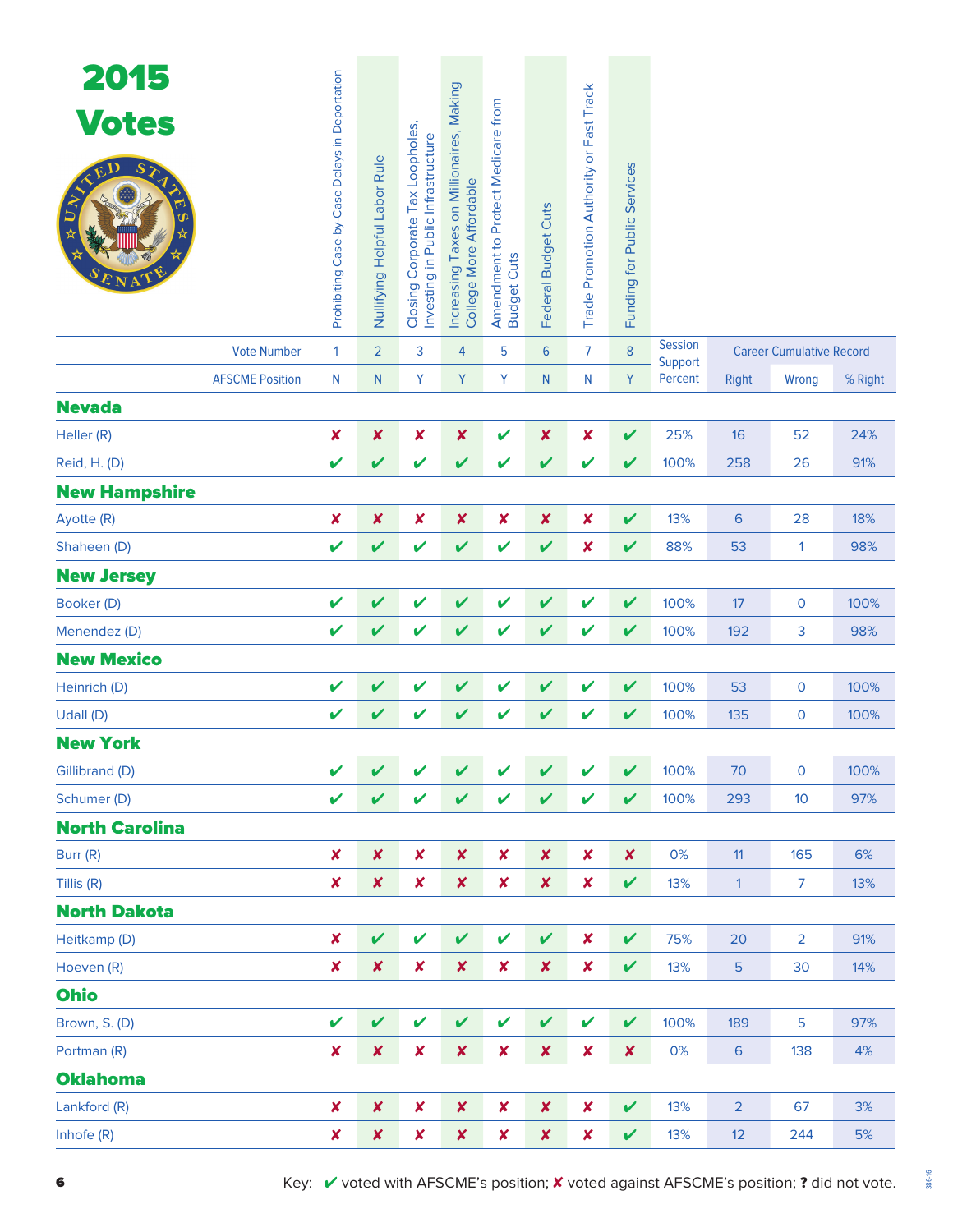|                        | Prohibiting Case-by-Case Delays in Deportation | Nullifying Helpful Labor Rule | Closing Corporate Tax Loopholes,<br>Investing in Public Infrastructure | Increasing Taxes on Millionaires, Making<br>College More Affordable | Amendment to Protect Medicare from<br><b>Budget Cuts</b> | Federal Budget Cuts        | Trade Promotion Authority or Fast Track | Funding for Public Services |                           |                | 2015<br><b>Votes</b>            | $\overline{S}$ |
|------------------------|------------------------------------------------|-------------------------------|------------------------------------------------------------------------|---------------------------------------------------------------------|----------------------------------------------------------|----------------------------|-----------------------------------------|-----------------------------|---------------------------|----------------|---------------------------------|----------------|
| <b>Vote Number</b>     | 1                                              | $\overline{2}$                | 3                                                                      | 4                                                                   | 5                                                        | $6\phantom{1}6$            | $\overline{7}$                          | $\bf 8$                     | <b>Session</b><br>Support |                | <b>Career Cumulative Record</b> |                |
| <b>AFSCME Position</b> | N                                              | $\mathsf{N}$                  | Y                                                                      | Y                                                                   | Y                                                        | N.                         | N                                       | Y                           | Percent                   | Right          | Wrong                           | % Right        |
| <b>Oregon</b>          |                                                |                               |                                                                        |                                                                     |                                                          |                            |                                         |                             |                           |                |                                 |                |
| Merkley (D)            | V                                              | V                             | V                                                                      | V                                                                   | V                                                        | V                          | V                                       | $\boldsymbol{x}$            | 88%                       | 53             | $\mathbf{1}$                    | 98%            |
| Wyden (D)              | V                                              | V                             | V                                                                      | V                                                                   | V                                                        | $\mathbf v$                | $\boldsymbol{x}$                        | $\boldsymbol{x}$            | 75%                       | 300            | 23                              | 93%            |
| <b>Pennsylvania</b>    |                                                |                               |                                                                        |                                                                     |                                                          |                            |                                         |                             |                           |                |                                 |                |
| Casey (D)              | V                                              | $\overline{\mathbf{v}}$       | V                                                                      | V                                                                   | V                                                        | V                          | V                                       | $\mathbf v$                 | 100%                      | 69             | $\mathsf{O}$                    | 100%           |
| Toomey (R)             | $\boldsymbol{\mathsf{x}}$                      | $\pmb{\mathsf{x}}$            | $\pmb{\mathsf{x}}$                                                     | $\pmb{\mathsf{X}}$                                                  | $\pmb{\times}$                                           | $\boldsymbol{\mathsf{x}}$  | ×                                       | $\boldsymbol{x}$            | 0%                        | 3              | 79                              | 4%             |
| <b>Rhode Island</b>    |                                                |                               |                                                                        |                                                                     |                                                          |                            |                                         |                             |                           |                |                                 |                |
| Reed, J. (D)           | V                                              | V                             | V                                                                      | V                                                                   | V                                                        | V                          | V                                       | V                           | 100%                      | 237            | 4                               | 98%            |
| Whitehouse (D)         | V                                              | V                             | V                                                                      | V                                                                   | V                                                        | V                          | V                                       | V                           | 100%                      | 70             | $\mathbf 0$                     | 100%           |
| <b>South Carolina</b>  |                                                |                               |                                                                        |                                                                     |                                                          |                            |                                         |                             |                           |                |                                 |                |
| Graham, L. (R)         | $\boldsymbol{\mathsf{x}}$                      | $\pmb{\mathsf{X}}$            | $\pmb{\mathsf{x}}$                                                     | $\pmb{\mathsf{x}}$                                                  | $\boldsymbol{\mathsf{x}}$                                | $\boldsymbol{x}$           | $\pmb{\times}$                          | $\mathbf v$                 | 13%                       | $\overline{7}$ | 93                              | 7%             |
| Scott, T. (R)          | $\boldsymbol{\mathsf{x}}$                      | $\pmb{\mathsf{x}}$            | $\pmb{\times}$                                                         | $\boldsymbol{x}$                                                    | ×                                                        | ×                          | ×                                       | $\boldsymbol{x}$            | 0%                        | $\mathbf 0$    | 35                              | 0%             |
| <b>South Dakota</b>    |                                                |                               |                                                                        |                                                                     |                                                          |                            |                                         |                             |                           |                |                                 |                |
| Rounds (R)             | $\boldsymbol{x}$                               | $\boldsymbol{x}$              | $\pmb{\mathsf{x}}$                                                     | $\pmb{\times}$                                                      | $\pmb{\times}$                                           | $\boldsymbol{\mathsf{x}}$  | ×                                       | V                           | 13%                       | $\mathbf{1}$   | $\overline{7}$                  | 13%            |
| Thune (R)              | $\boldsymbol{\mathsf{x}}$                      | $\pmb{\mathsf{x}}$            | $\pmb{\mathsf{x}}$                                                     | $\pmb{\mathsf{x}}$                                                  | $\pmb{\times}$                                           | $\boldsymbol{\mathsf{x}}$  | ×                                       | X                           | 0%                        | 6              | 126                             | 5%             |
| <b>Tennessee</b>       |                                                |                               |                                                                        |                                                                     |                                                          |                            |                                         |                             |                           |                |                                 |                |
| Alexander (R)          | $\boldsymbol{x}$                               | $\pmb{\mathsf{x}}$            | $\pmb{\mathsf{x}}$                                                     | $\pmb{\mathsf{x}}$                                                  | $\pmb{\mathsf{x}}$                                       | $\boldsymbol{\mathsf{x}}$  | $\pmb{\times}$                          | $\checkmark$                | 13%                       | 11             | 91                              | 11%            |
| Corker (R)             | $\boldsymbol{x}$                               | $\pmb{\mathsf{x}}$            | $\pmb{\mathsf{x}}$                                                     | $\pmb{\mathsf{x}}$                                                  | $\pmb{\times}$                                           | $\boldsymbol{\mathsf{x}}$  | $\pmb{\times}$                          | $\checkmark$                | 13%                       | 10             | 60                              | 14%            |
| <b>Texas</b>           |                                                |                               |                                                                        |                                                                     |                                                          |                            |                                         |                             |                           |                |                                 |                |
| Cornyn (R)             | $\pmb{\times}$                                 | $\pmb{\mathsf{x}}$            | $\pmb{\mathsf{x}}$                                                     | $\pmb{\mathsf{x}}$                                                  | $\pmb{\times}$                                           | $\pmb{\times}$             | $\boldsymbol{x}$                        | $\mathbf v$                 | 13%                       | $\overline{3}$ | 97                              | 3%             |
| Cruz (R)               | $\boldsymbol{\mathsf{x}}$                      | $\pmb{\mathsf{x}}$            | <sup>?</sup>                                                           | $\overline{\mathcal{E}}$                                            | $\overline{\mathcal{E}}$                                 | V                          | $\pmb{\times}$                          | X                           | 20%                       | $\mathbf{1}$   | 17                              | 6%             |
| <b>Utah</b>            |                                                |                               |                                                                        |                                                                     |                                                          |                            |                                         |                             |                           |                |                                 |                |
| Hatch (R)              | $\boldsymbol{x}$                               | $\pmb{\mathsf{x}}$            | $\pmb{\mathsf{x}}$                                                     | $\pmb{\mathsf{x}}$                                                  | $\pmb{\times}$                                           | $\boldsymbol{\mathsf{x}}$  | $\pmb{\times}$                          | $\checkmark$                | 13%                       | 38             | 301                             | 11%            |
| Lee, M. (R)            | $\boldsymbol{x}$                               | $\pmb{\mathsf{x}}$            | $\pmb{\mathsf{x}}$                                                     | $\pmb{\mathsf{x}}$                                                  | $\pmb{\times}$                                           | $\boldsymbol{\mathsf{x}}$  | V                                       | $\boldsymbol{x}$            | 13%                       | $\overline{2}$ | 33                              | 6%             |
| <b>Vermont</b>         |                                                |                               |                                                                        |                                                                     |                                                          |                            |                                         |                             |                           |                |                                 |                |
| Leahy (D)              | V                                              | $\mathbf v$                   | V                                                                      | V                                                                   | $\mathbf v$                                              | V                          | $\boldsymbol{\nu}$                      | $\checkmark$                | 100%                      | 330            | 25                              | 93%            |
| Sanders (I)            | V                                              | $\boldsymbol{\mathcal{U}}$    | V                                                                      | $\mathbf v$                                                         | $\mathbf v$                                              | $\boldsymbol{\mathcal{U}}$ | V                                       | X                           | 88%                       | 224            | $\boldsymbol{6}$                | 97%            |

386-16

Key: V voted with AFSCME's position; X voted against AFSCME's position; ? did not vote.